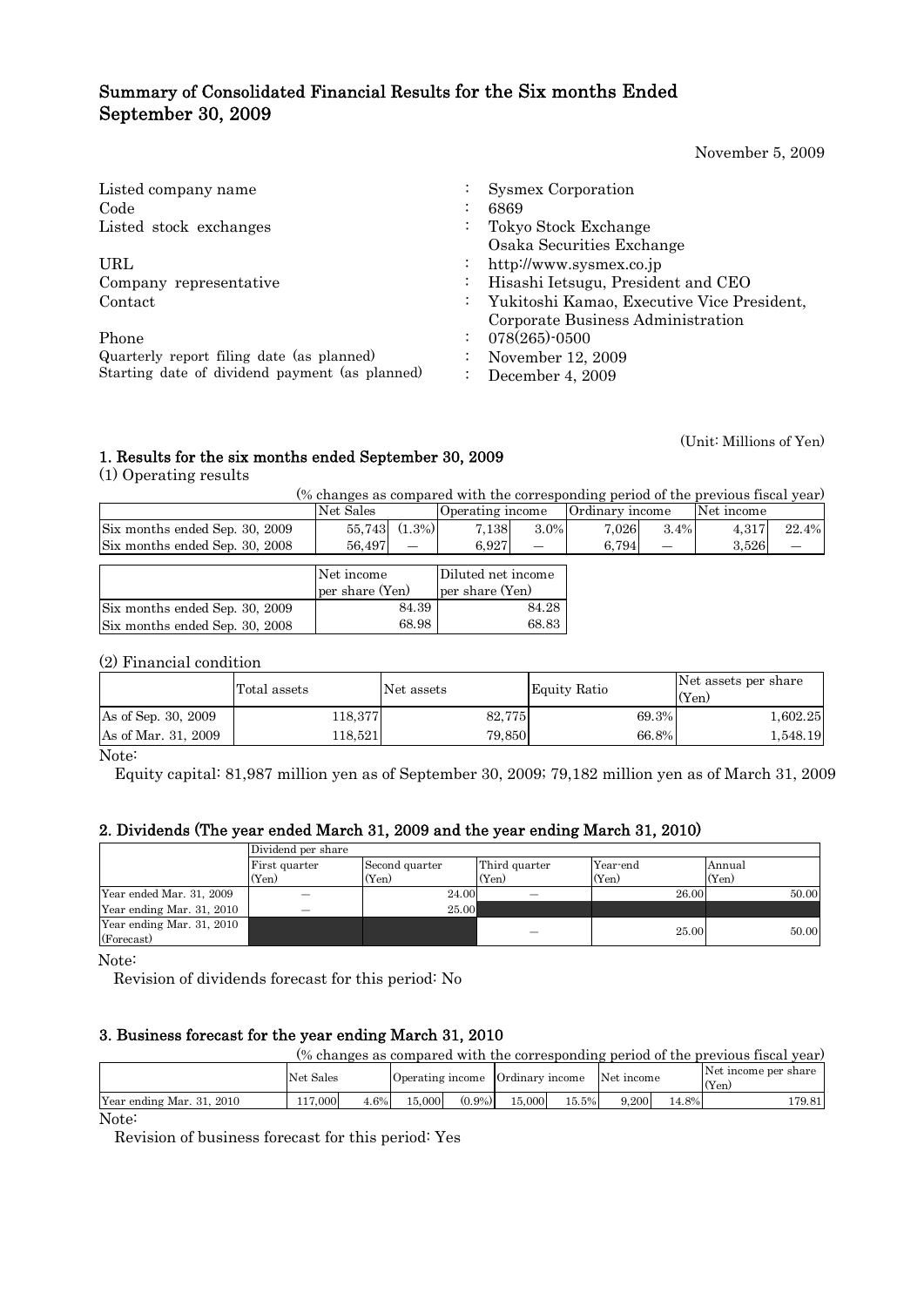#### 4. Other information

- (1) Changes in significant subsidiaries: No
- (2) Application of simplified accounting method and special accounting policy for quarterly financial reporting: Yes
- (3) Changes in accounting procedures
	- 1) Changes based on revisions of accounting standard: Yes
	- 2) Other changes: No
- (4) Number of shares outstanding (Ordinary shares)
	- 1) Number of shares outstanding at the end of each fiscal period (including treasury stock):
		- 51,268,308 shares as of Sep. 30, 2009; 51,243,508 shares as of Mar. 31, 2009
	- 2) Number of treasury stock at the end of each fiscal period:
	- 98,431 shares as of Sep. 30, 2009; 97,981 shares as of Mar. 31, 2009
	- 3) Average number of outstanding stock for each period (cumulative): 51,161,343 shares six months ended Sep. 30, 2009; 51,122,559 shares six months ended Sep. 30, 2008

#### ※ Note

The above estimates are based on information available to the company on the date of the report's announcement. Due to unforeseen circumstances, however, actual results may differ from such estimates.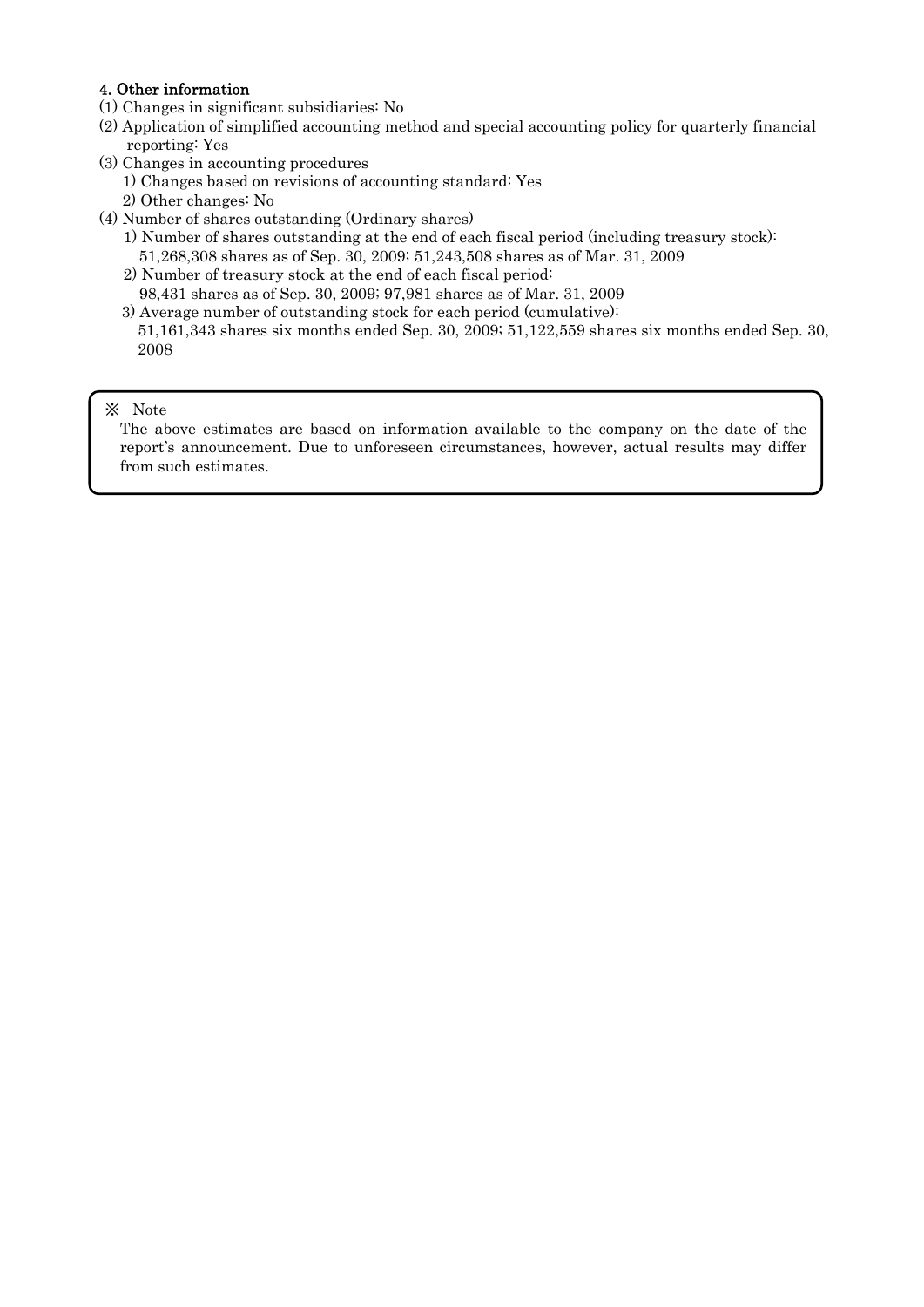【Financial performance】

#### 1. Performance analysis

During the first six months of the fiscal year ending March 31, 2010 (April 1 to September 30, 2009), while job opportunities remained scarce, the Japanese economy began to see some signs of recovery in its business results thanks to the economic stimulus measures taken by the governments of the world's nations in response to the economic crisis that has lingered since last year. The U.S. and European economies witnessed a deteriorating labor market, but corporate earnings are gradually recovering as the worst of the financial crisis seems to be behind us. The Chinese economy has already begun to recover, benefiting from economic stimulus measures including public works and monetary relaxation.

On the healthcare front, in Japan, the management of medical institutions is still experiencing difficulties. The Japanese financial conditions are deteriorating, mergers and closures of hospitals and/or their departments still remain possible, and the supplementary budget to provide financial assistance for the restoration of community medicine has been partially frozen. Under the new government, however, it is expected that the conventional policy to reduce healthcare costs will be changed and that the development of a system capable of providing quality healthcare and nursing care services both efficiently and stably will commence. In more concrete terms, the new government has announced its intention to reconstruct community medicine and systems for providing various healthcare services, including emergency medical services, obstetrics, and pediatrics departments. In advanced countries in Europe and North America, efforts are being made to reduce healthcare costs and reform medical systems. In the U.S., efforts are underway to pass a bill on medical system designed to provide health insurance coverage to all citizens. In China, medical system reform is being conducted with the aim of building infrastructures that provide uniform medical services in cities and farming villages throughout the country.

Under these circumstances, in Japan we launched the new diagnostic reagents for the cancer tumor markers, and hepatitis B for HISCL-2000*i*, our fully automated immunoassay analyzer. The launch of new reagents was undertaken with a view toward expanding the range of our diagnostic reagents, thereby reinforcing our business strength in the immunochemistry market.

Overseas, we acquired two local sales subsidiaries responsible for businesses in the Netherlands, Belgium, and Luxemburg. They have become our wholly owned subsidiaries, enabling us to start a new local system for sales and support in April 2009. As a result, we have further strengthened our sales activities through the direct provision of solutions to various challenges confronting medical institutions.

In the Japanese market, sales in the hematology field, which is our main business domain, were slightly lower than those in the same period of the previous year amid difficult business conditions. Due to the spread of the new influenza virus, however, sales of our influenza detection kit POCTEM increased. As a result, we posted net sales of 17,656 million yen (up 3.2% from the same period of the previous fiscal year).

In overseas markets, we promoted the development of direct sales and support structures and proceeded to provide solutions. As a result, sales generally remained favorable on a local currency basis due to boosted sales of diagnostic reagents. However, with the erosion of revenues due to the appreciation of the yen against key currencies, the Group's overseas sales were 38,086 million yen (down 3.3% from the same period of the previous fiscal year). The overseas sales ratio was 68.3% (down 1.4 percentage points from the same period of the previous fiscal year).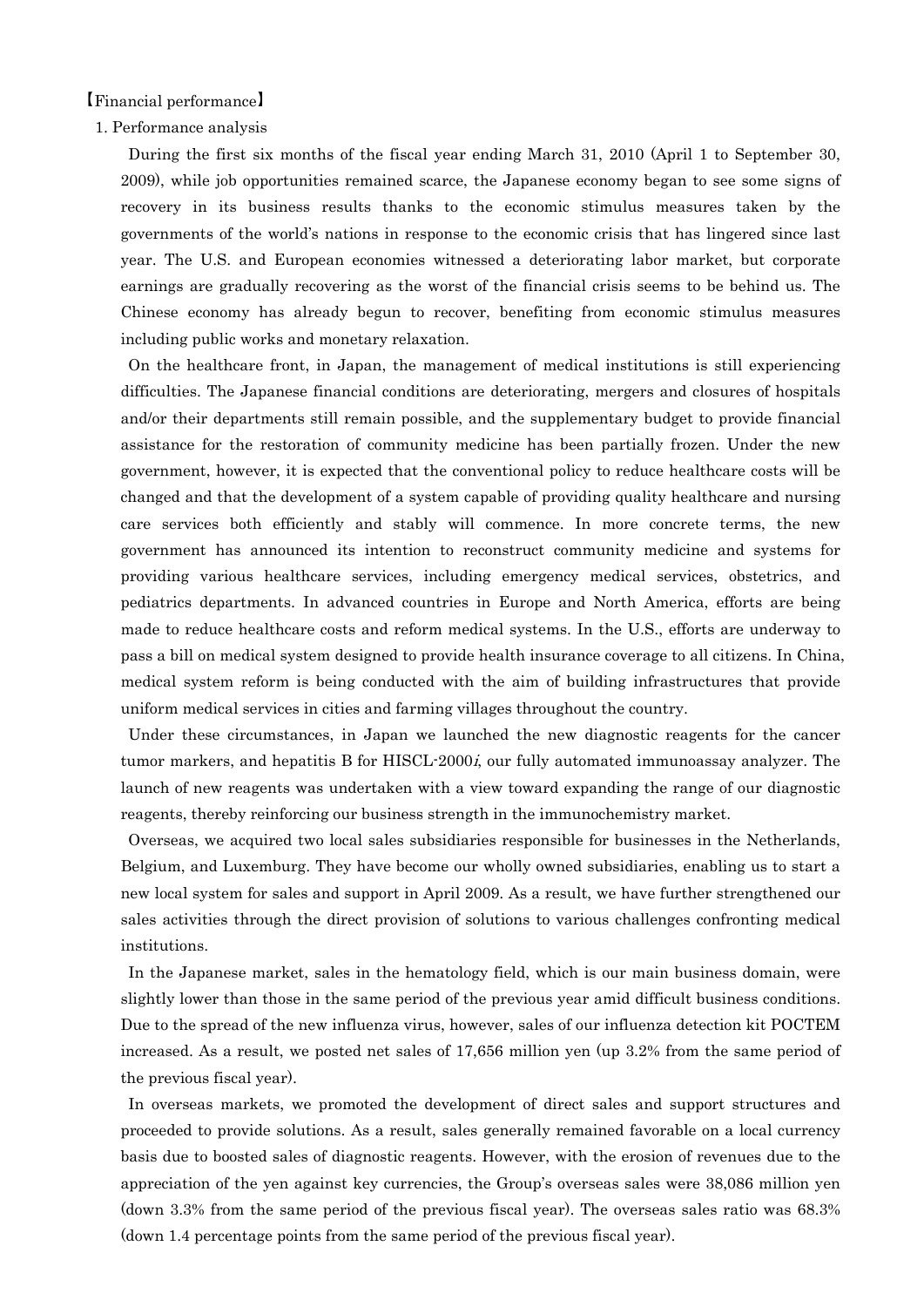Our consolidated performance for this fiscal period exhibited net sales of 55,743 million yen (down 1.3% from the same period of the previous fiscal year), operating income of 7,138 million yen (up 3.0%), ordinary income of 7,026 million yen (up 3.4%), and net income of 4,317 million yen (up 22.4%).

Performance by geographical segment

(1) Japan

While sales in the hematology field, which is our main business domain, were slightly lower than those in the same period of the previous year, sales of our influenza detection kit POCTEM increased due to the spread of the new influenza virus, and we thus posted net sales of 18,531 million yen (up 3.2% from the same period of the previous fiscal year).

We posted an operating income of 1,544 million yen (down 60.1% from the same period of the previous fiscal year), due to a large decline in exports to group companies owing to the appreciation of the yen.

(2) Americas

In the U.S., because of our focus on the expansion of direct sales territories and support networks, along with the spread of our solutions which meet customer demands, our sales grew on a local currency basis. However, due to a sales decrease in Latin America and the negative impact caused by the appreciation of the yen, we posted net sales of 11,363 million yen (down 5.7% from the same period of the previous fiscal year) in the Americas as a whole.

Operating income was 1,167 million yen (up 111.2% from the same period of the previous fiscal year), due to cost reductions.

(3) Europe

The change to the direct sales and support structure through the acquisition of sales subsidiaries helped to increase sales in the Netherlands, Belgium, and Luxemburg. We also achieved sales expansion in the Middle East, France and Italy. Accordingly, the hematology business fared particularly well on a local currency basis. However, with the negative impact caused by the appreciation of the yen, we posted net sales of 17,725 million yen (down 7.6% from the same period of the previous fiscal year).

Operating income, which fared well on a local currency basis, was 2,618 million yen (down 8.8% from the same period of the previous fiscal year), due to the impact of the appreciation of the yen. (4) China

As sales of high-end hematology analyzer models in the diagnostics field increased, we recorded net sales of 5,382 million yen (up 21.2% from the same period of the previous fiscal year).

Operating income was 1,263 million yen (up 160.6% from the same period of the previous fiscal year), due to the decrease in selling, general and administrative expenses, in addition to sales growth.

(5) Asia Pacific

While business fared well on a local currency basis in Southeast Asia and other markets, we posted net sales of 2,740 million yen (down 4.1% from the same period of the previous fiscal year), with the appreciation of the yen having had a negative impact.

Operating income was 532 million yen (up 62.5% from the same period of the previous fiscal year), due to cost reductions and the decrease in selling, general and administrative expenses.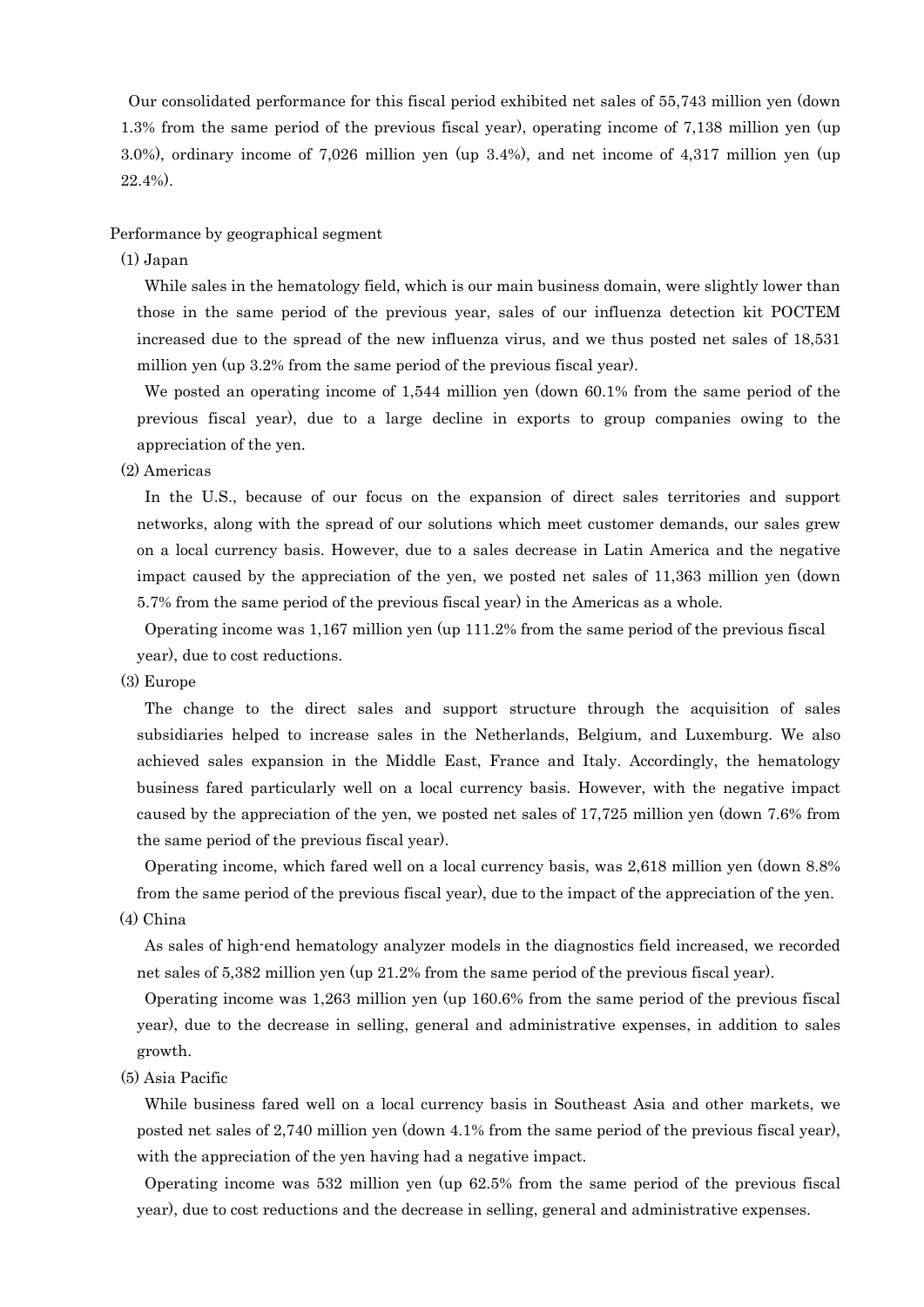#### 2. Balance sheet and cash flow

(1) Total assets, total liabilities, and equity

Total assets decreased by 144 million yen to 118,377 million yen from the end of the previous fiscal year, mainly due to a 1,462 million yen decrease in total investments and other assets and a 937 million yen increase in current assets as cash and deposits increased and notes and accounts receivable-trade decreased.

Liabilities decreased by 3,068 million yen to 35,601 million yen, partly due to a decrease in notes and accounts payable-trade and short-term loans payable.

Total net assets increased by 2,924 million yen to 82,775 million yen from the end of the previous fiscal year, primarily due to a 2,987 million yen increase in retained earnings.

The equity ratio was 69.3%, an increase of 2.5 percentage points from 66.8% at the end of the previous fiscal year.

#### (2) Cash flows

The balance of cash and cash equivalents (hereinafter, "Cash") at the end of this fiscal period increased by 4,108 million yen compared with that at the end of the previous fiscal year to 13,519 million yen.

The following are major cash flow movements by business activity and related factors.

(Operating cash flow)

Cash flow from operating activities was 10,640 million yen, an increase of 2,457 million yen from the same period of the previous fiscal year, mainly due to income before income taxes of 7,051 million yen (1,435 million yen more than the figure for the same period of the previous fiscal year), depreciation and amortization of 3,309 million yen (441 million yen less than the figure for the same period of the previous fiscal year), notes and accounts receivable-trade of 5,108 million yen (2,182 million yen more than the figure for the same period of the previous fiscal year), notes and accounts payable-trade of 2,846 million yen (2,529 million yen more than the figure for the same period of the previous fiscal year), and income taxes paid of 1,478 million yen (1,339 million yen less than the figure for the same period of the previous fiscal year).

(Investing cash flow)

Cash outflow as a result of investing activities was 2,504 million yen, a decrease of 5,111 million yen from the same period of the previous fiscal year, mainly due to a decrease of 4,800 million yen to 1,749 million yen in purchase of property, plant and equipment.

(Financing cash flow)

Cash outflow as a result of financing activities was 3,648 million yen (3,773 million yen gained for the same period of the previous fiscal year). This was mainly due to a net decrease in short-term loans payable of 1,514 million yen (a net increase of 6,485 million yen for the same period of the previous fiscal year) and dividend paid of 1,329 million yen (101 million yen less than the figure for the same period of the previous fiscal year).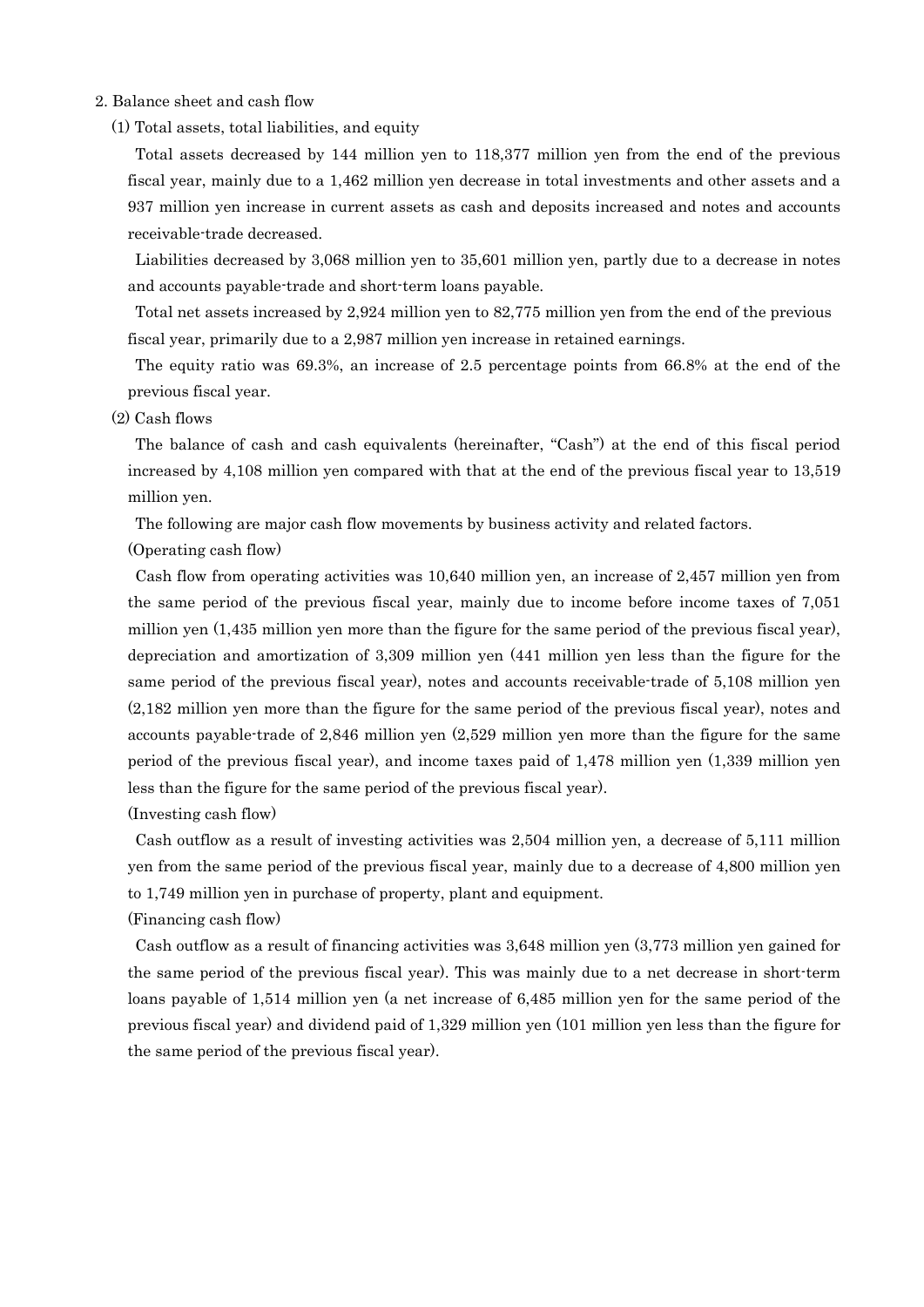#### 3. Consolidated financial forecast

Net sales for the fiscal year ending March 31, 2010 are expected to outperform our previous forecast due primarily to an increase in sales in China. On the profit front, operating income, ordinary income, and net income are all expected to exceed our previous forecast, mainly thanks to a decrease in selling, general and administrative expenses following tighter expense control. Accordingly, we have revised our previous earnings forecasts for the fiscal year ending March 31, 2010, which we announced on May 11, 2009, to net sales of 117,000 million yen, operating income of 15,000 million yen, ordinary income of 15,000 million yen, and net income of 9,200 million yen for the current fiscal year. Please note that our earnings forecasts for the second half of this fiscal year are now based on a forex assumption of ¥90/US\$ and ¥130/Euro (previously ¥95/US\$ and ¥125/Euro).

Note: The forecasts above were made based on information currently available on the day of this release. Actual results may therefore differ materially from those described above due to various unforeseen factors and possible events in the future.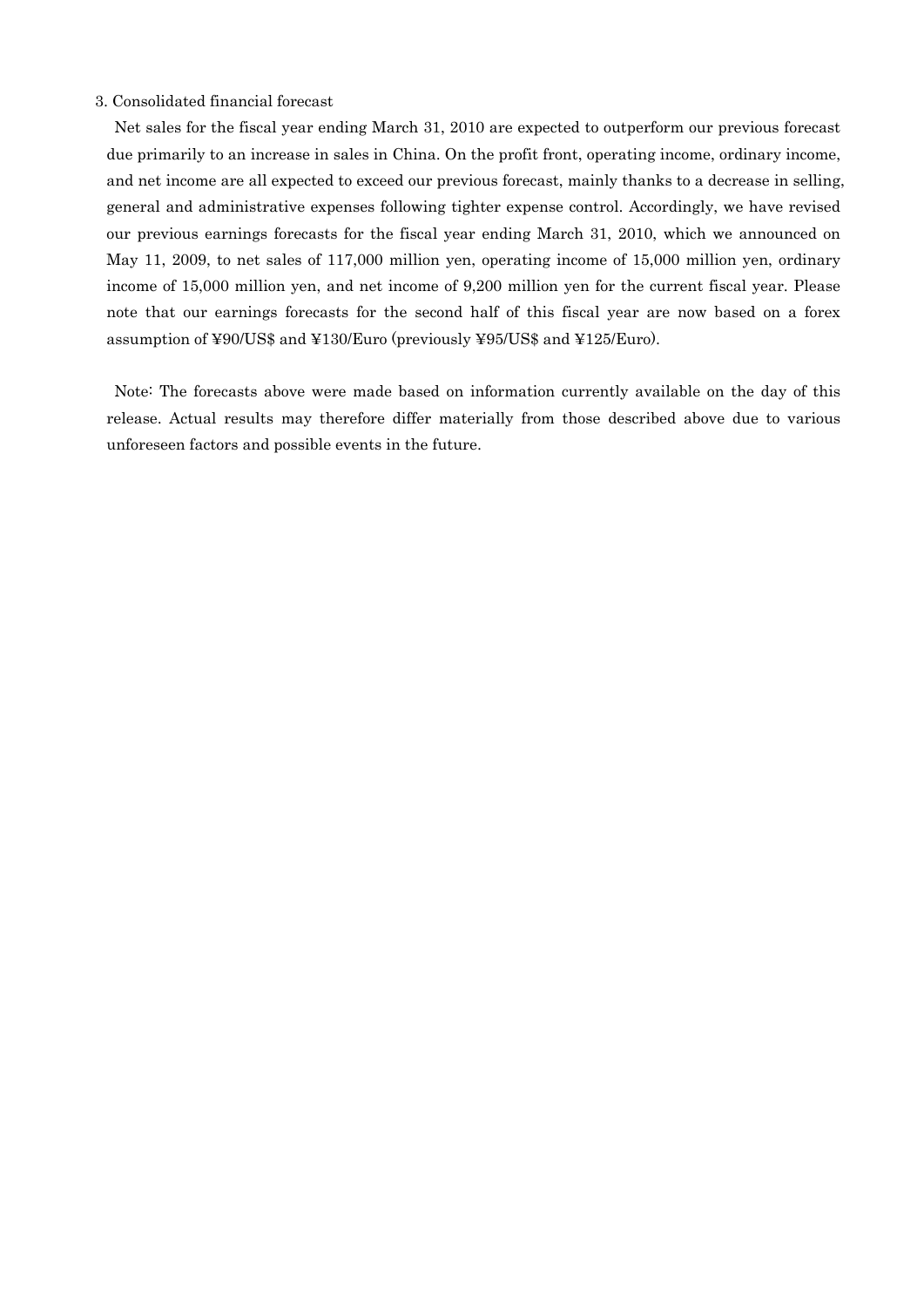### Consolidated Balance Sheets

(Unit: Millions of Yen)

|                                                       | As of Sep. 30, 2009 | As of Mar. 31, 2009 |
|-------------------------------------------------------|---------------------|---------------------|
| Items                                                 | Amount              | Amount              |
| (Assets)                                              |                     |                     |
| <b>I</b> Current assets                               |                     |                     |
| Cash and deposits                                     | 13,529              | 9,458               |
| Notes and accounts receivable trade                   | 28,225              | 32,101              |
| Short-term investment securities                      | 110                 | 104                 |
| Merchandise and finished goods                        | 13,782              | 13,331              |
| Work in process                                       | 1,315               | 1,252               |
| Raw materials and supplies                            | 3,661               | 3,757               |
| Others                                                | 8,337               | 8,146               |
| Allowance for doubtful accounts                       | (402)               | (530)               |
| Total current assets                                  | 68,559              | 67,622              |
| II Noncurrent assets                                  |                     |                     |
| Property, plant and equipment                         |                     |                     |
| Buildings and structures, net                         | 16,086              | 16,476              |
| Others                                                | 20,098              | 20,135              |
| Total Property, plant and equipment                   | 36,184              | 36,612              |
| Intangible assets                                     |                     |                     |
| Goodwill                                              | 1,623               | 1,097               |
| Others                                                | 4,457               | 4,174               |
| <b>Total Intangible assets</b>                        | 6,081               | 5,272               |
| Total Investments and other assets                    | 7,551               | 9,014               |
| Total Noncurrent assets                               | 49,817              | 50,899              |
| <b>Total assets</b>                                   | 118,377             | 118,521             |
| (Liabilities)                                         |                     |                     |
| I Current liabilities                                 |                     |                     |
| Notes and accounts payable-trade                      | 9,429               | 11,075              |
| Short-term loans payable                              | 4,638               | 6,149               |
| Income taxes payable                                  | 2,379               | 948                 |
| Provision for bonuses                                 | 2,549               | 2,506               |
| Provision for directors' bonuses                      | 61                  | 140                 |
| Provision for product warranties                      | 140                 | 150                 |
| Others                                                | 11,851              | 12,473              |
| Total current liabilities                             | 31,049              | 33,444              |
| II Noncurrent liabilities                             |                     |                     |
| Long-term loans payable                               | 3                   | 5                   |
| Provision for retirement benefits                     | 526                 | 224                 |
| Provision for directors' retirement benefits          | 160                 | 196                 |
| Others                                                | 3,862               | 4,799               |
| <b>Total Noncurrent liabilities</b>                   | 4,552               | 5,226               |
| <b>Total liabilities</b>                              | 35,601              | 38,670              |
| (Net assets)                                          |                     |                     |
| I Shareholders' equity                                |                     |                     |
| Capital stock                                         | 8,705               | 8,685               |
| Capital surplus                                       | 13,645              | 13,623              |
| Retained earnings                                     | 62,108              | 59,120              |
| Treasury stock                                        | (197)               | (196)               |
| Total shareholders' equity                            | 84,261              | 81,233              |
| II Valuation and translation adjustments              |                     |                     |
| Valuation difference on available-for-sale securities | 92                  | (44)                |
| Deferred gains or losses on hedges                    | 21                  |                     |
| Foreign currency translation adjustment               | (2,388)             | (2,006)             |
| Total valuation and translation adjustments           | (2,274)             | (2,050)             |
| III Subscription rights to shares                     | 692                 | 577                 |
| <b>IV Minority interests</b>                          | 95                  | 89                  |
| Total net assets                                      | 82,775              | 79,850              |
| Total liabilities and net assets                      | 118,377             | 118,521             |

(Note) fractions of one million yen are rounded off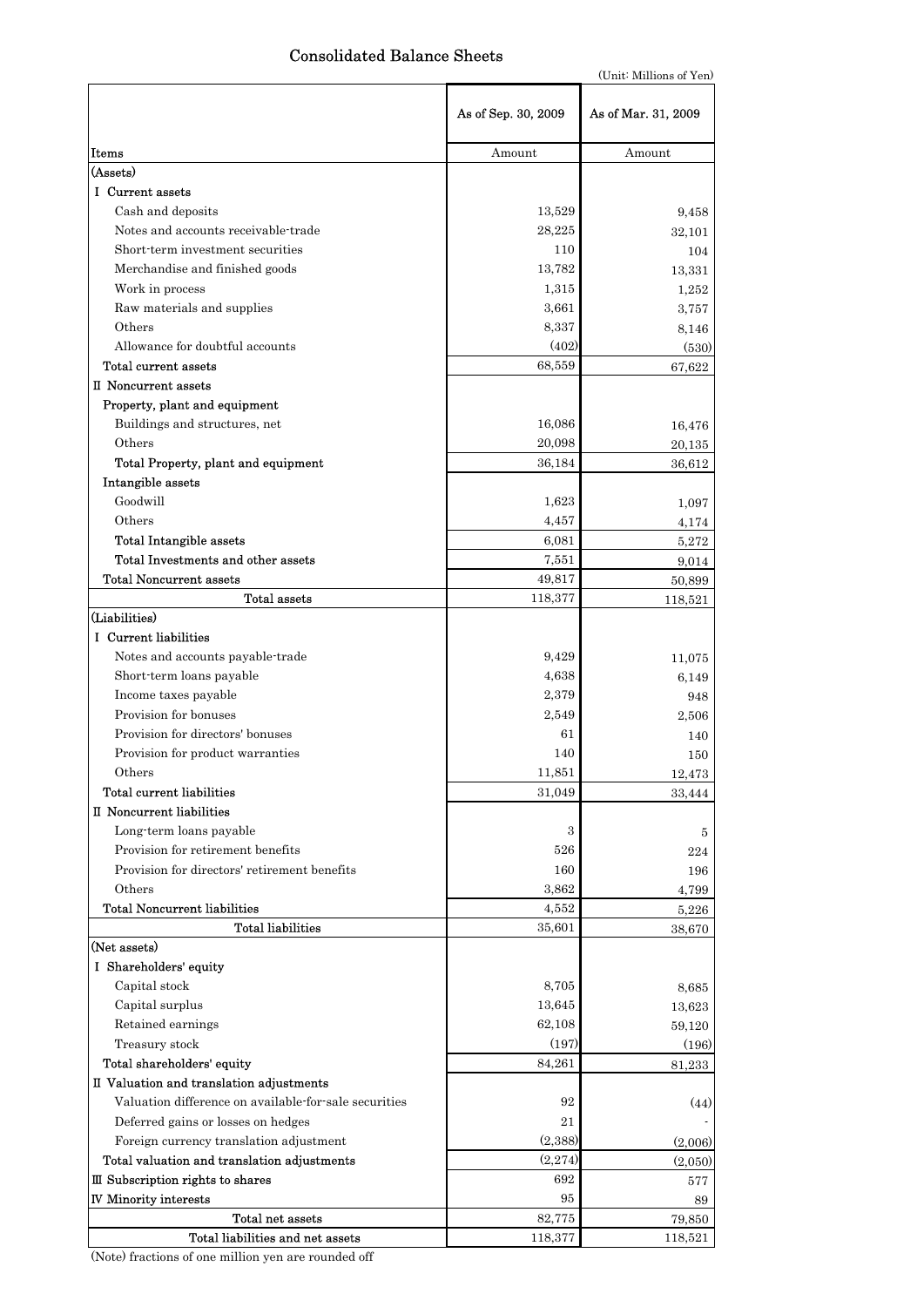## Consolidated Statements of Income

|                                                   |                                   | (Unit: Millions of Yen)           |
|---------------------------------------------------|-----------------------------------|-----------------------------------|
|                                                   | Six months ended<br>Sep. 30, 2008 | Six months ended<br>Sep. 30, 2009 |
| Items                                             | Amount                            | Amount                            |
| I Net sales                                       | 56,497                            | 55,743                            |
| II Cost of sales                                  | 20,617                            | 20,145                            |
| Gross profit                                      | 35,879                            | 35,598                            |
| III Selling, general and administrative expenses  | 28,952                            | 28,459                            |
| Operating income                                  | 6,927                             | 7,138                             |
| <b>IV</b> Non-operating income                    |                                   |                                   |
| Interest income                                   | 63                                | 57                                |
| Dividends income                                  | 27                                | 26                                |
| Income from investment real estate                | 194                               | 193                               |
| Others                                            | 139                               | 218                               |
| Total non-operating income                        | 425                               | 495                               |
| V Non-operating expenses                          |                                   |                                   |
| Interest expenses                                 | 213                               | 128                               |
| Equity in losses of affiliates                    | 15                                | 30                                |
| Maintenance cost of investment real estate        | 79                                | 81                                |
| Foreign exchange losses                           | 207                               | 301                               |
| Others                                            | 42                                | 66                                |
| Total non-operating expenses                      | 558                               | 607                               |
| Ordinary income                                   | 6,794                             | 7,026                             |
| VI Extraordinary profits                          |                                   |                                   |
| Gain on sales of noncurrent assets                | 17                                | 47                                |
| Reversal of allowance for doubtful accounts       | 17                                | $\overline{2}$                    |
| Others                                            |                                   | 1                                 |
| Total extraordinary profits                       | 34                                | 51                                |
| VII Extraordinary loss                            |                                   |                                   |
| Loss on valuation of investment securities        | 562                               |                                   |
| Loss on sales and retirement of noncurrent assets | 308                               | $25\,$                            |
| Loss on valuation of inventories                  | 341                               |                                   |
| Others                                            | $\mathbf{1}$                      |                                   |
| Total extraordinary loss                          | 1,213                             | 25                                |
| Income before income taxes and minority interest  | 5,615                             | 7,051                             |
| Income taxes-current                              | 3,234                             | 3,272                             |
| Income taxes-deferred                             | (1, 137)                          | (544)                             |
| Total income taxes                                | 2,096                             | 2,727                             |
| Minority interest                                 | (7)                               | 6                                 |
| Net income                                        | 3,526                             | 4,317                             |

(Note) fractions of one million yen are rounded off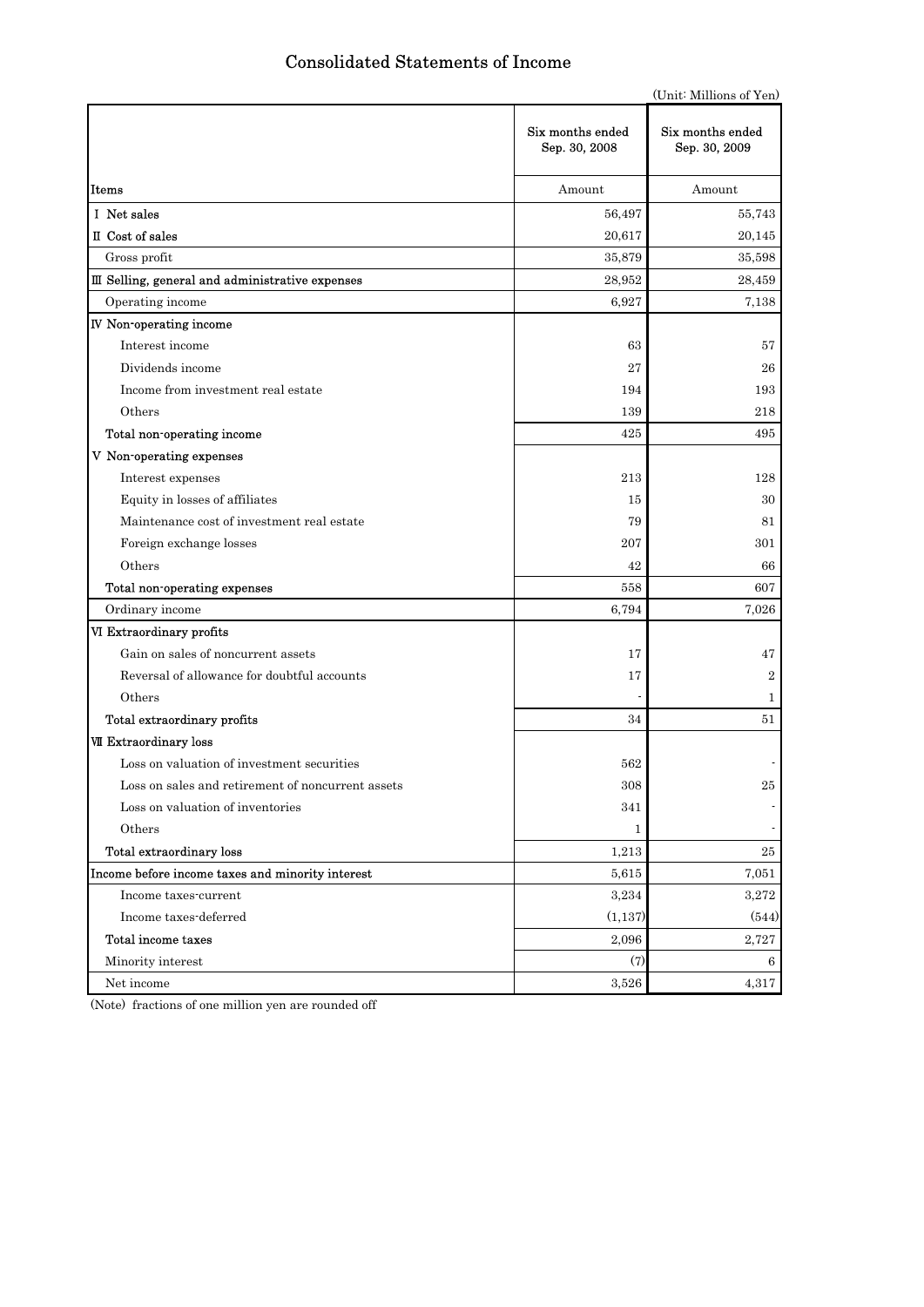## Consolidated Statements of Cash Flows

(Unit: Millions of Yen)

| Items                                                          | Six months ended<br>Sep. 30, 2008 | Six months ended<br>Sep. 30, 2009 |
|----------------------------------------------------------------|-----------------------------------|-----------------------------------|
| I Net cash provided by (used in) operating activities          |                                   |                                   |
| Income before income taxes                                     | 5.615                             | 7,051                             |
| Depreciation and amortization                                  | 3,751                             | 3,309                             |
| Decrease (increase) in notes and accounts receivable-trade     | 2,925                             | 5,108                             |
| Decrease (increase) in inventories                             | (914)                             | (249)                             |
| Increase (decrease) in notes and accounts payable-trade        | (317)                             | (2,846)                           |
| Others                                                         | 9                                 | (203)                             |
| Subtotal                                                       | 11,070                            | 12,170                            |
| Interest and dividends received                                | 85                                | 73                                |
| Interest expenses paid                                         | (156)                             | (126)                             |
| Income taxes paid                                              | (2,817)                           | (1, 478)                          |
| Net cash provided by (used in) operating activities            | 8,182                             | 10,640                            |
| II Net cash provided by (used in) investment activities        |                                   |                                   |
| Purchase of property, plant and equipment                      | (6,549)                           | (1,749)                           |
| Purchase of intangible assets                                  | (744)                             | (1, 107)                          |
| Others                                                         | (321)                             | 352                               |
| Net cash provided by (used in) investment activities           | (7,615)                           | (2,504)                           |
| III Net cash provided by (used in) financing activities        |                                   |                                   |
| Net increase (decrease) in short-term loans payable            | 6,485                             | (1,514)                           |
| Repayment of long-term loans payable                           | (30)                              | (42)                              |
| Cash dividends paid                                            | (1, 431)                          | (1,329)                           |
| Others                                                         | (1,250)                           | (762)                             |
| Net cash provided by (used in) financing activities            | 3,773                             | (3.648)                           |
| IV Effect of exchange rate change on cash and cash equivalents | (105)                             | (378)                             |
| V Net increase (decrease) in cash and cash equivalents         | 4,234                             | 4,108                             |
| VI Cash and cash equivalents at beginning of term              | 9.679                             | 9,410                             |
| VII Cash and cash equivalents at end of term                   | 13,913                            | 13,519                            |

(Note) fractions of one million yen are rounded off